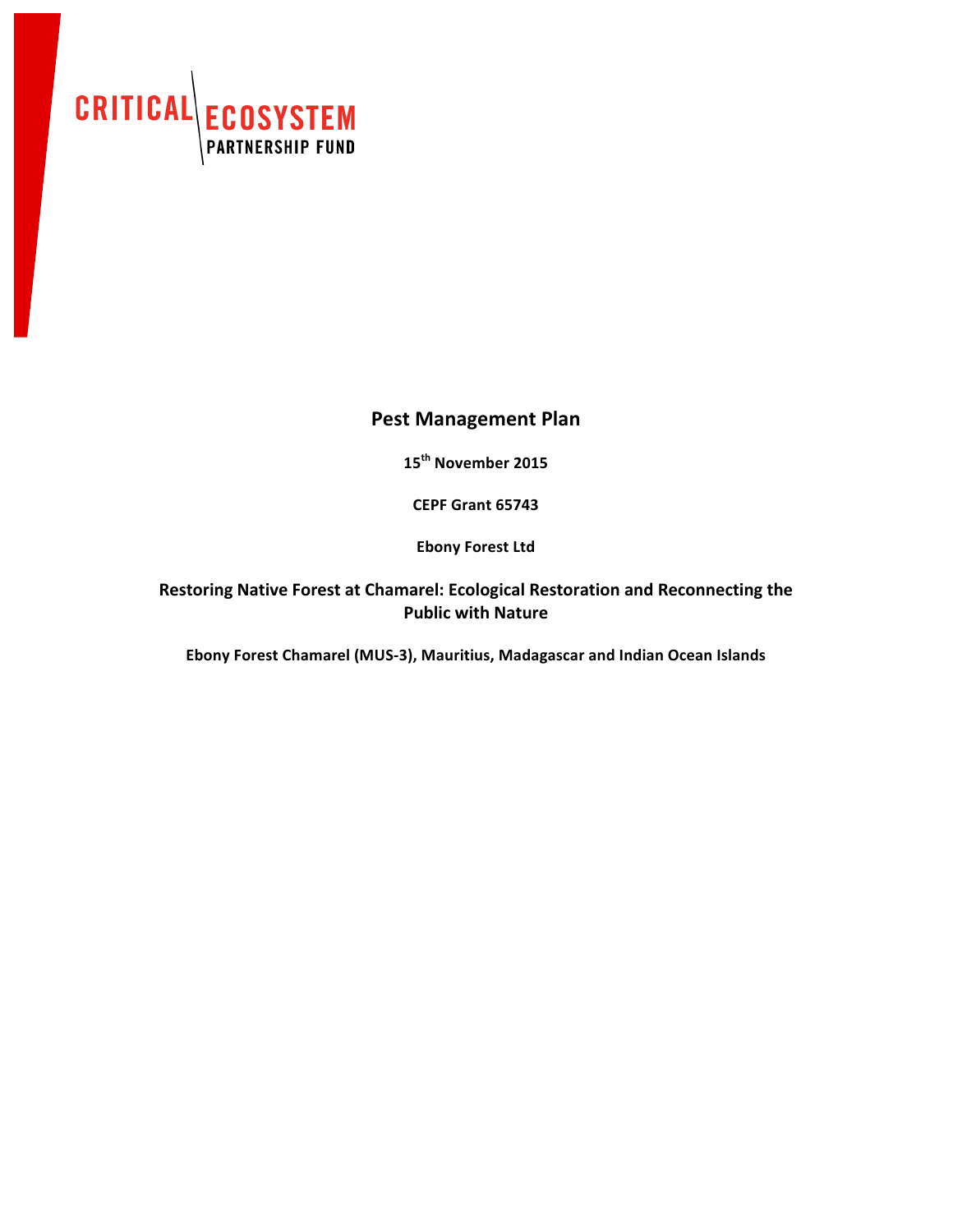| <b>Grant Summary</b>                                             |                                                                                                                                                                                                                                                                                                                                                                                           |
|------------------------------------------------------------------|-------------------------------------------------------------------------------------------------------------------------------------------------------------------------------------------------------------------------------------------------------------------------------------------------------------------------------------------------------------------------------------------|
| 1. Grantee organization                                          | Ebony Forest Ltd                                                                                                                                                                                                                                                                                                                                                                          |
| 2. Grant Title                                                   | Restoring Native Forest at Chamarel:                                                                                                                                                                                                                                                                                                                                                      |
|                                                                  | Ecological Restoration and Reconnecting the                                                                                                                                                                                                                                                                                                                                               |
|                                                                  | <b>Public with Nature</b>                                                                                                                                                                                                                                                                                                                                                                 |
| 3. GEM Number                                                    | 65743                                                                                                                                                                                                                                                                                                                                                                                     |
| 4. Grant Amount                                                  | US \$70,748.40                                                                                                                                                                                                                                                                                                                                                                            |
| 5. Proposed dates of grant                                       | 1st March 2016 to 1st March 2019                                                                                                                                                                                                                                                                                                                                                          |
| 6. Countries or Territories where pesticides will be<br>applied. | <b>Mauritius</b>                                                                                                                                                                                                                                                                                                                                                                          |
| 7. Full name, title, telephone numbers, and                      | <b>Christine Griffiths</b>                                                                                                                                                                                                                                                                                                                                                                |
| electronic mail address of Grantee personnel                     | <b>General Manager</b>                                                                                                                                                                                                                                                                                                                                                                    |
| responsible for the pest management plan.                        | +230 5930 0855                                                                                                                                                                                                                                                                                                                                                                            |
|                                                                  | christine@ebonyforest.com                                                                                                                                                                                                                                                                                                                                                                 |
| 8. Summary of the project.                                       | Restoring forest in Mauritius by controlling<br>invasive plants and planting indigenous<br>species. The project will raise awareness<br>about the threat to the remnant forest and<br>the importance of landscaping with<br>indigenous plants. Working with school<br>groups and developing private sector<br>partnerships the project will help conserve<br>the remnant flora and fauna. |
| 9. Date of preparation of the pest management plan               | 17 <sup>th</sup> November 2015                                                                                                                                                                                                                                                                                                                                                            |

Pest Management Approach: This section should describe the applicant's understanding of the problem, their experience with pest management issues, and their proposed actions during the project. Specifically, what do you intend to do and how will you do it? The information presented should include methods of application, e.g. by hand or via aerial spraying.

## 10. Current and anticipated pest problems relevant to the project.

Invasive alien plants are the greatest threat to the preservation of Mauritius' remnant forest. At Chamarel, the commonest exotic tree is tecoma (*Tabebuia pallida*), which forms dense monotypic stands and suppresses other species. Among the exotic species recorded at Ebony Forest, *Hiptage benghalensis, Schinus terebenthifolius*, Ligustrum robustum var. walkeri), *Mikania micrantha*, *Lantana camara*, *Chromolaena odorata*, *Psidium cattleianum*, *Clidemia hirta*, and *Leucaena leucocephala* are listed among the 100 worst invasive species by the Invasive Species Specialist Group. The fast-growing invasive liane de cerf (*Hiptage benghalensis*), which strangles and kill trees, is the most problematic. Despite occurring at low abundance, this species is a prolific seed producer and can spread rapidly if unmanaged. Targeted weeding of this species throughout the site is done annually to prevent its expansion.

In open restoration sites (areas of low quality native forest), emerging weeds such as *Mikania micrantha* and *Chromolaena odorata*, are fast-growing light loving species with short generation times. Regular maintenance weeding is needed to control such species.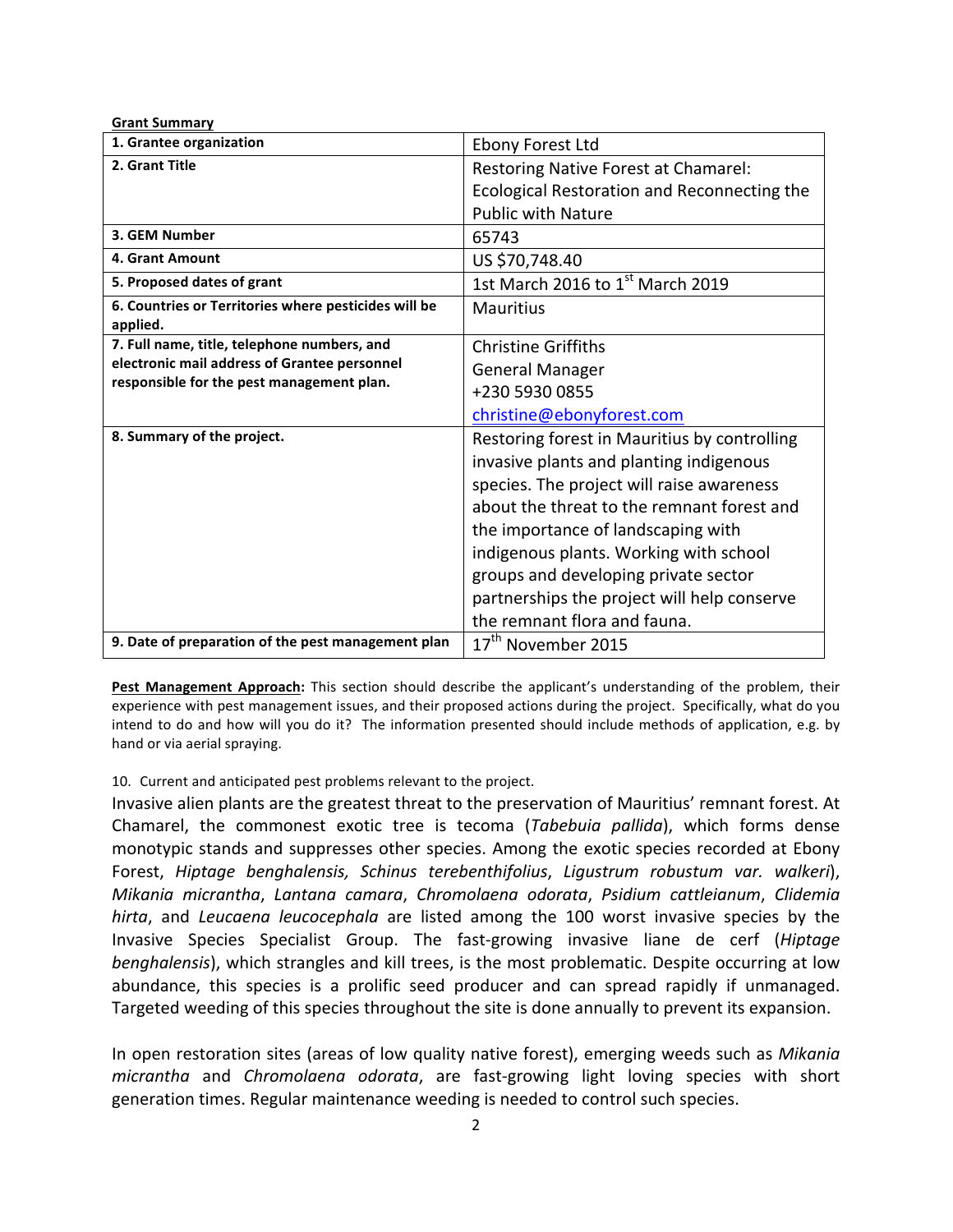11. Current and proposed pest management practices.

Our current and proposed practices include the following methods depending on the species to be controlled:

- Herbaceous species, namely vines, herbs and grasses: uprooted (no herbicide) when they compete for resources with native plants. This is generally only done within a 0.5m diameter around small native plants. Grasses are encouraged between, but not encroaching, planted seedlings as they help stabilize soil, act as a natural weed mat and keep soil humidity. Herbaceous weeds, excluding vines, which do not compete with young plants, are left if not in close proximity. Once a closed canopy forms and a dense leaf litter develops, light-loving weeds are less problematic.
- Large trees (>4m +): ring-barking with either a machete or chainsaw followed by the application of herbicide to encourage the tree to die slowly and minimize damage from falling branches.
- Soft-wood trees such as ravenale (*Ravenala madagascariensis*) are controlled by injecting herbicide about 1m above the base. A hole is made with a drill to the centre of the trunk and then herbicide injected with a syringe. A wooden pole slightly larger than the hole is then used as a stopper to prevent the tree exuding the herbicide. This method ensures that softwood trees die slowly and fall over with minimal damage to surrounding plants.
- $\blacksquare$  Small trees: if these can be cut without damage to surrounding native vegetation then they are cut close to the base and herbicide applied directly to the cut stump.

Cutting woody weeds without the application of herbicides is an ineffective use of labour and finances as the cut stumps of most woody species simply resprout producing multiple stems and in some instances larger root systems. Subsequent control is thus harder. Herbicides reduce costs by extending maintenance cycles, limit soil erosion, and enable difficult to control species to be targeted. Uprooting woody stumps is not advisable at Ebony Forest as the slopes are steep and the soil fragile.

As fast-growing weeds are the greatest threat to open restoration sites, we have adopted a number of approaches to reduce weed establishment:

- Avoid adjacent open restoration sites as weeds can spread rapidly over large areas, increasing the need for regular maintanence. Keeping natural vegetation barriers reduces the spread of weeds between sites, thereby reducing management.
- **•** Thin invaded areas and gradually replace the exotic vegetation to minimize light levels.
- Use woodchip mulch to create a weed mat and prevent weeds emerging. Once a closed native canopy has developed, lower light levels and leaf litter minimize the number of light loving weeds.
- Broadcast seeds of a light-loving native (*Urena lobata*) to outcompete the weeds.

Removal of cut or uprooted material is important and some species can readily (e.g. *Mikania micrantha*, *Furcraea foetida, Hiptage benghalensis, Cassytha filiformis, Kalanchoe pinnata*).

12. Relevant integrated pest management experience within the project area, country or region.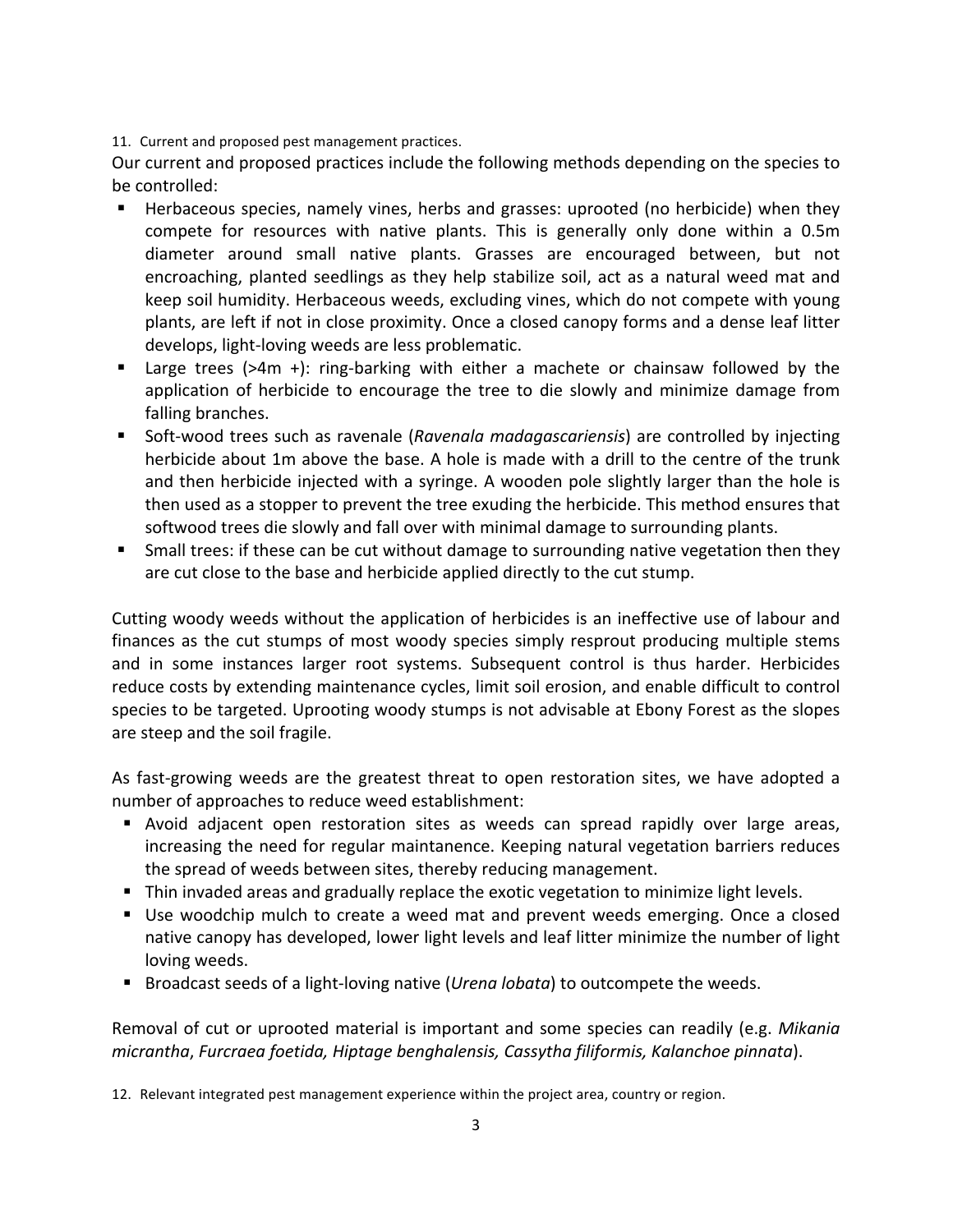Herbicide trials and advice from the Mauritian Wildlife Foundation, University of Mauritius, Forestry Services and National Parks and Conservation Services have guided the design of a weed management strategy. Ebony Forest Ltd have also refined it's techniques with over a decade of restoration activities at two sites in Mauritius.

13. Assessment of proposed or current pest management approach and recommendations for adjustment where necessary.

The proposed and current weed management approaches are built on advice, experience and trials from multiple partners, including our own trials and expertise. We have evolved our weed management strategy in accordance with community ecology theory to address why particular species proliferate and how we can adapt our techniques to ensure cost-effectiveness.

**Pesticide Selection and Use**: This section aims to get a comprehensive understanding of the pesticide that will be selected, why it was selected and what efforts were made to assess risk. Note that in this section the applicant will also be required to present information on the potential risk that the selected pesticide will have on non-target species.

14. Description of present, proposed and/or envisaged pesticide use and assessment of whether such use is in line with best management practices.

Garlon 4 (active ingredient: triclopyr).

The only broad spectrum systematic herbicides that targets broad leaf weeds and woody species that are readily available in Mauritius from reputable companies are Garlon 4 and Tordon 101. Originally Tordon 101 was used but this herbicide was deemed less safe due to its volatility, longer decomposition rate and because it was verbally reported to have greater nontarget effects on indigenous plants. Garlon 4, albeit more expensive, was chosen instead as it is classified as class III (slightly hazardous) by the WHO Recommended Classification of Pesticides by Hazard (2005). Garlon 4 is applied only to cut stumps, ring-barked trunks, or injected into tree trunks so the risks of affecting non-target organisms are minimal. As application is directed and there is no foliar spraying, there is little chance of herbicide seeping into the groundwater.

15. Indication of type and quantity of pesticides envisaged to be financed by the project (in volume and dollar value) and/or assessment of increase in pesticide use resulting from the project.

Funding from CEPF is not being sought to cover the costs of herbicide.

16. Chemical, trade, and common name of pesticide to be used. Triclopyr, trichlopyr: 3,5,6-trichloro-2-pyridinyloxyacetric acid butoxethyl ester 61.6 %, Garlon 4

17. Form in which pesticide will be used (e.g., pellet, spray). Spray form  $-$  hand sprayers.

18. Specific geographic description of where the pesticide will be applied: name of province, district, municipality, land owners, or map coordinates (if available); and the total area (hectares) to which the pesticide will be applied.

Ebony Forest Reserve, Chamarel, Mauritius.

Ebony Forest Ltd.

An area of 8 ha. will be weeded using Garlon 4 to control invasive woody weeds.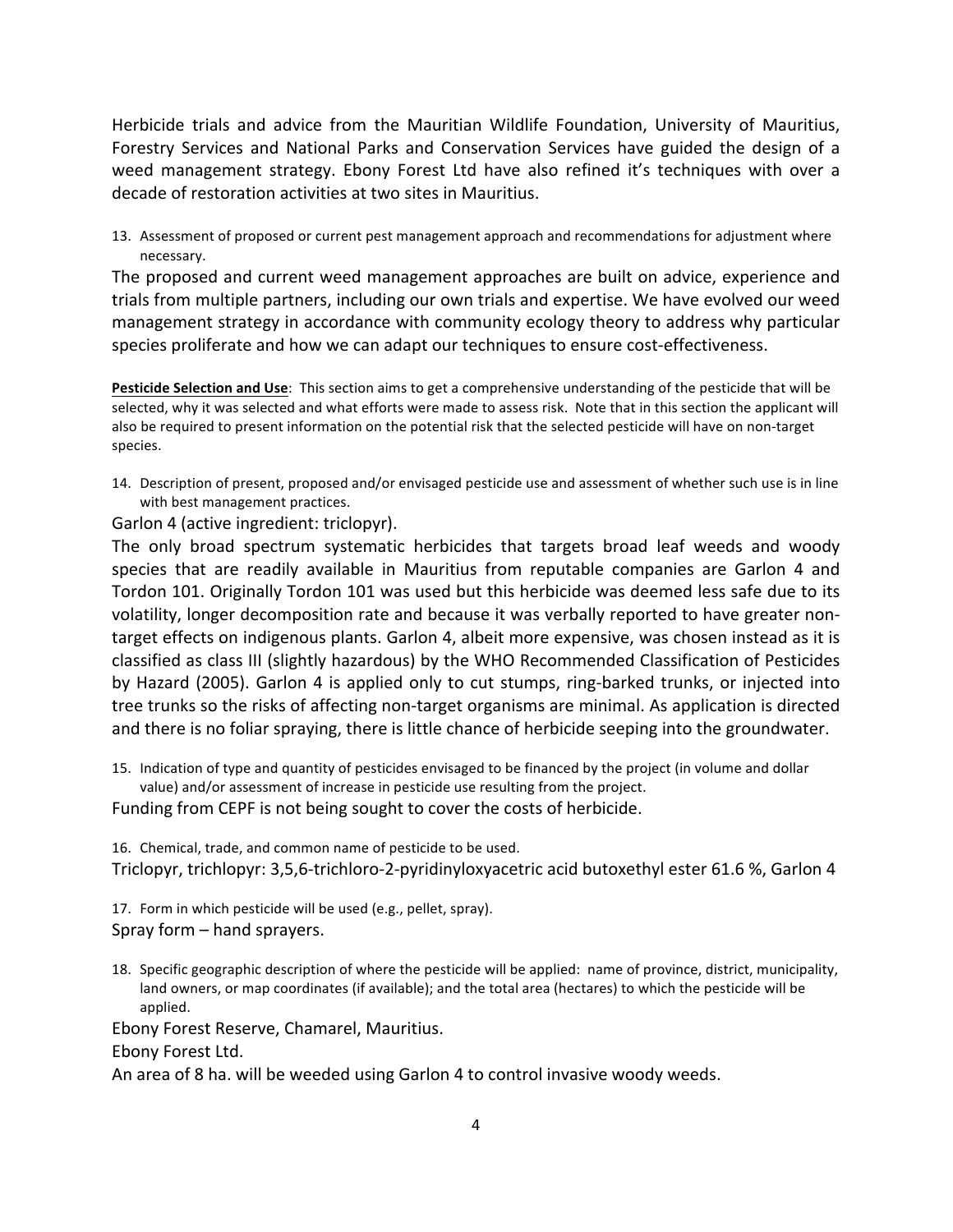19. Assessment of environmental, occupational and public health risks associated with the transport, storage, handling and use of the proposed products under local circumstances, and the disposal of empty containers.

Garlon 4 is classified as class III (slightly hazardous) by the WHO Recommended Classification of Pesticides by Hazard (2005). Garlon 4 is applied only to cut stumps, ring-barked trunks, or injected into tree trunks so the risks of affecting non-target organisms are minimal. As application is directed and there is no foliar spraying, there is little chance of herbicide seeping into the groundwater. There is a low risk of herbicide contaminating waterways at Ebony Forest as there are no rivers or streams on site, only natural drains which are dry except following heavy rainfall. The application of herbicide is not done during rainfall or if there is a threat of rainfall to avoid it being leached into the soil, affecting non-target organisms and because this water-soluble herbicide would be less effective.

20. Description of plans and results for tracking of damage to and/or deaths of non-target species prior to pesticide application and subsequent to pesticide application.

Damages to non-target species are monitored by regularly visiting the site post-herbicide application. As herbicide does not immediately affect plants, it is possible to monitor impacts once weeding has been done. This is also easier to lower tree density. Any impacted plants can be readily identified by loss of leaves, wilting, bark damage and tree death.

21. Pre-requisites and/or measures required to reduce specific risks associated with envisaged pesticide use under the project (e.g., protective gear, training, upgrading of storage facilities, etc.).

As with all chemicals, there are risks to human health arising from intentional or unintentional direct consumption, improper application resulting in the herbicide coming into direct contact with people or wildlife, inhalation of aerial sprays, or following food consumption. The risks are deemed minimal because of the following.

- Application procedure: directed, no foliar or aerial spraying.
- Rapid absorption of herbicide in through the plant cuticle, becoming completely rainfast within 2 hours.
- Low toxicity to humans. The US Environmental Protection Agency classifies it as Category D – "meaning there is no evidence it causes cancer in humans".
- Follow manufacturer's recommendations in terms of health and safety and application rates.
- Use of Bazasol Red, a colourant dye, to indicate where the herbicide has been applied, prevent unintended double applications, and to safeguard the staff as the dye can be detected if it comes into contact with skin or clothing. Dye markers allow for greater precision and accuracy as spray patterns can be easily identified, giving early indications of drift to non-target areas. Colourants also help reveal any faults in nozzles, applicators or safety clothing, and so can help to reduce operator contamination. Broken or poorly functioning equipment is replaced and only good quality applicators are purchased.
- Annual staff training about the risks of herbicide use and how to apply and handle herbicide safely both for the environment and staff well-being.
- Provision of vinyl gloves, gardening gloves and masks to reduce contact with the skin and inhalation.
- Labeling of containers used for the application of herbicides and storage in a locked cupboard in an area only accessible by authorized personnel.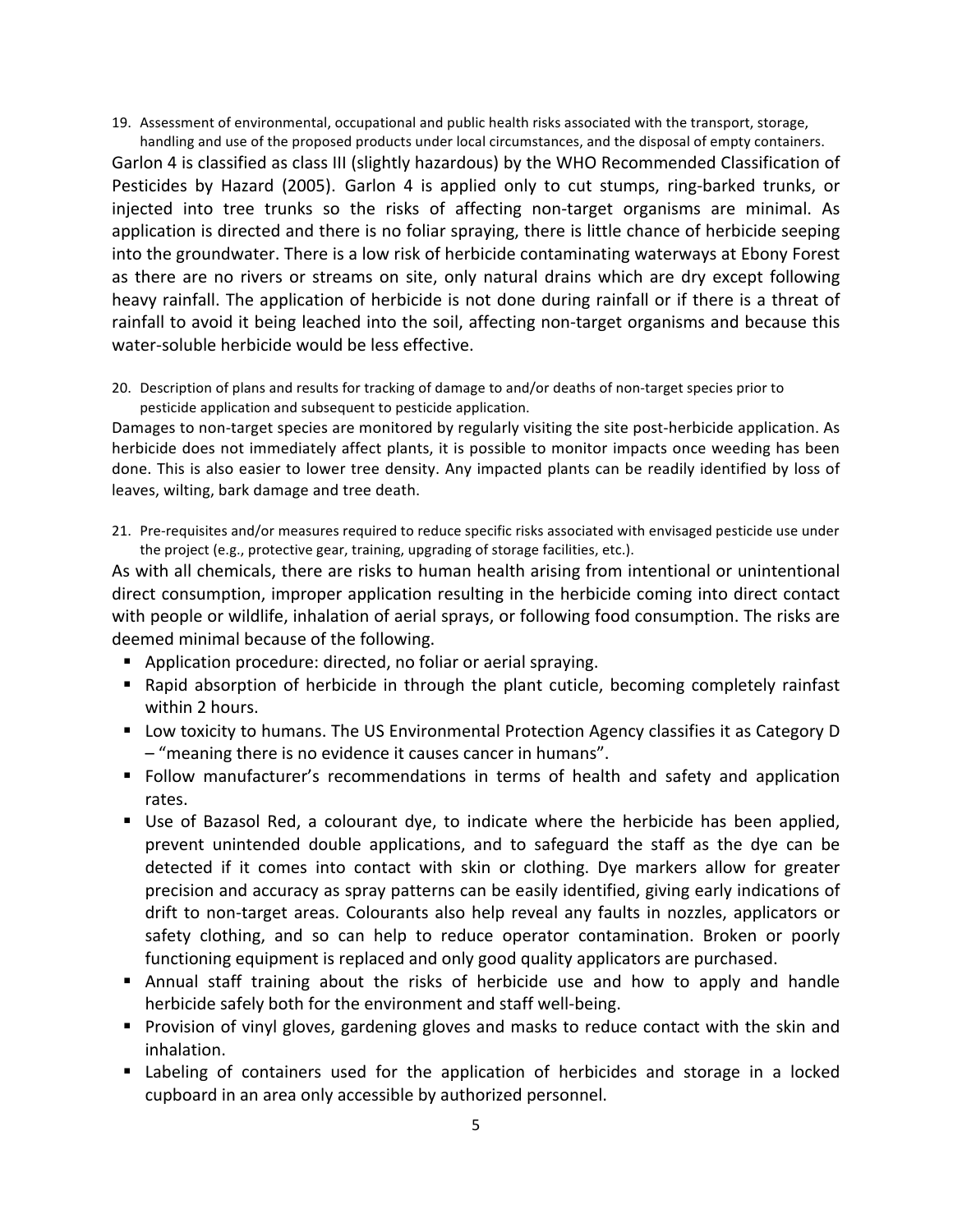- A first aid kit is carried by personnel and one is kept in the staff mess room at all times. There are three trained first aiders on site who receive annual training and there is a protocol to follow should staff require additional medical treatment. All staffs have access to the company doctor, an allowance of sick leave and medical insurance. Activities are always performed in teams.
- A Material Safety Data Sheet for Garlon 4 is kept with the chemical, with instructions on what to do should the product be ingested.
- Participation in weeding activities by the general public will be restricted to handpulling to avoid the use of herbicides as well as potentially dangerous tools.
- If herbicide application is needed in an area frequented by the general public, then this work will be done before the arrival of visitors. Visitors will be requested to remain on the paths and be explained that herbicides have been applied.
- **•** All schoolchildren involved in the project will learn about invasive species eradication and the dangers associated with herbicide use during the project's awareness component.
- 22. Basis of selection of pesticides authorized for procurement under the project, taking into consideration WHO and World Bank standards, the above hazards and risks, and availability of newer and less hazardous products and techniques (e.g. bio-pesticides, traps).

Garlon 4 is chosen as it is rapidly absorbed through the plant cuticle, becoming completely rainfast within 2 hours and is regarded as having low toxicity to humans. The US Environmental Protection Agency classifies it as Category  $D -$  "meaning there is no evidence it causes cancer in humans".

23. Name and address of source of selected pesticides. Dow AgroSciences LLC 9330 Zionsville Road Indianapolis, IN 46268

24. Name and address of vendor of selected pesticides. Blychem Ltd Industrial Zone **IBL Complex** Rice Terre Tel: 203-9355/2039350/2039360 Contact: AYESH JEEWOOLALL

25. Name and address of facility where pesticides will be stored. Ebony Forest Reserve Chamarel Herbicide is stored in a locked cupboard in a locked store.

Policy, Regulatory Framework, and Institutional Capacity: This section aims to understand the institutional and legal framework under which the pesticide will be applied, with reference to the documentation and standards required under local and national law and international good practice. Where the particular pesticide is not regulated at the target site, the proponent must identify similar pesticides and the applicable regulation,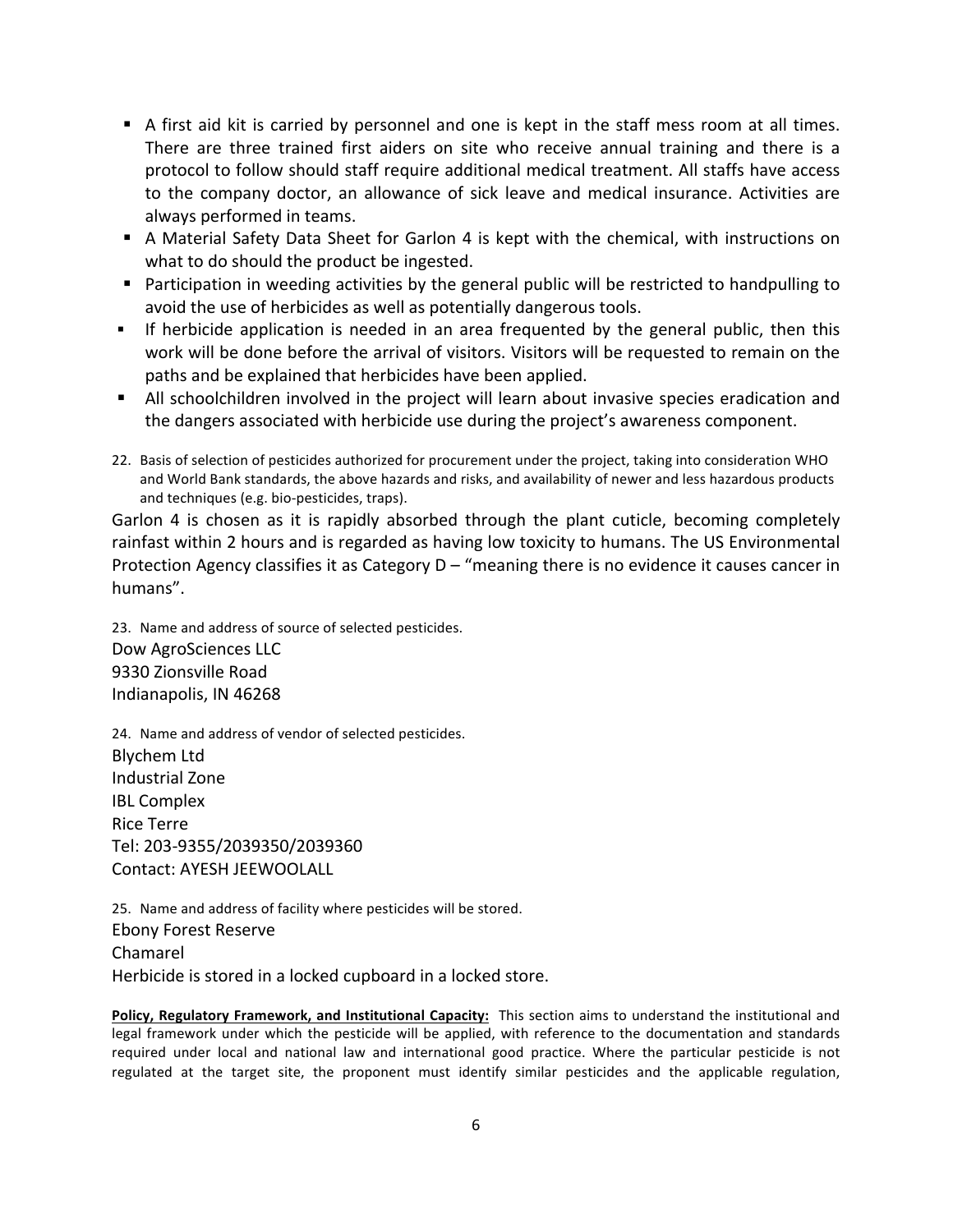international laws in neighboring countries that could apply, and international good practice. The proponent must also explain why this particular pesticide is necessary even in the absence of national laws.

26. Policies on plant/animal protection, integrated pest management, and humane treatment of animals. Animal Welfare Act 2013 The Plant Protection Act 2006 The Dangerous Chemical Control Act 2004 Mauritius Sugarcane Industry Research Institute examines integrated pest management approaches: http://www.msiri.mu/index.php?rub=18

27. Description and assessment of national capacity to develop and implement ecologically-based AIS control. Mauritius has been controlling and tackling invasive alien plants for more than two decades. Actively involved in the control of invasive plants are the National Parks and Conservation Services, Forestry Services and private sector companies. The Protected Area Network project is a collaboration between the aforementioned sectors to control invasive plants to protect remnant indigenous forest.

28. Description and assessment of the country's regulatory framework and institutional capacity for control of the distribution and use of pesticides.

The Local Government Act 2011 necessitates that all vendors in pesticides are regulated and have relevant licences. Under the Dangerous Chemical Control Act 2004 an import permit is required for the sale of herbicides. This is issued and enforced by the Ministry of Health & Quality of Life.

29. Proposed project activities to train personnel and strengthen capacity (list # of people and what they are being trained in).

All staff (10 people) are trained annually in weeding, health and safety, chainsaw use, planting techniques, nursery management and plant propagation.

30. Confirmation that the appropriate authorities were approached (who and when) and that the appropriate licenses and permissions were obtained by the project.

The Ministry of Agro-Industry and Food Security has granted permission to Ebony Forest Ltd to weed in the mountain reserve and restore forest throughout the site.

**Consultation:** This section aims to outline the range of informed consultations that the grantee has had both with experts to optimize the potential for success, and with stakeholders, particularly local communities, who are potentially affected (by proximity, by the use of certain areas for free-ranging livestock or non-timber forest product collection, etc.) by the use of pesticides.

31. Plans for, dates, and results of expert consultations, if necessary.

Permission for weeding activities in the mountain reserve has been granted by the Forestry Services.

32. Plans for, dates, and results of consultations with local communities. The land on which the herbicide will be used is private.

**Monitoring and Evaluation**: This section aims to outline what steps the proponent will take to monitor and evaluate the purchase, storage, application and effects of the pesticide in the target area.